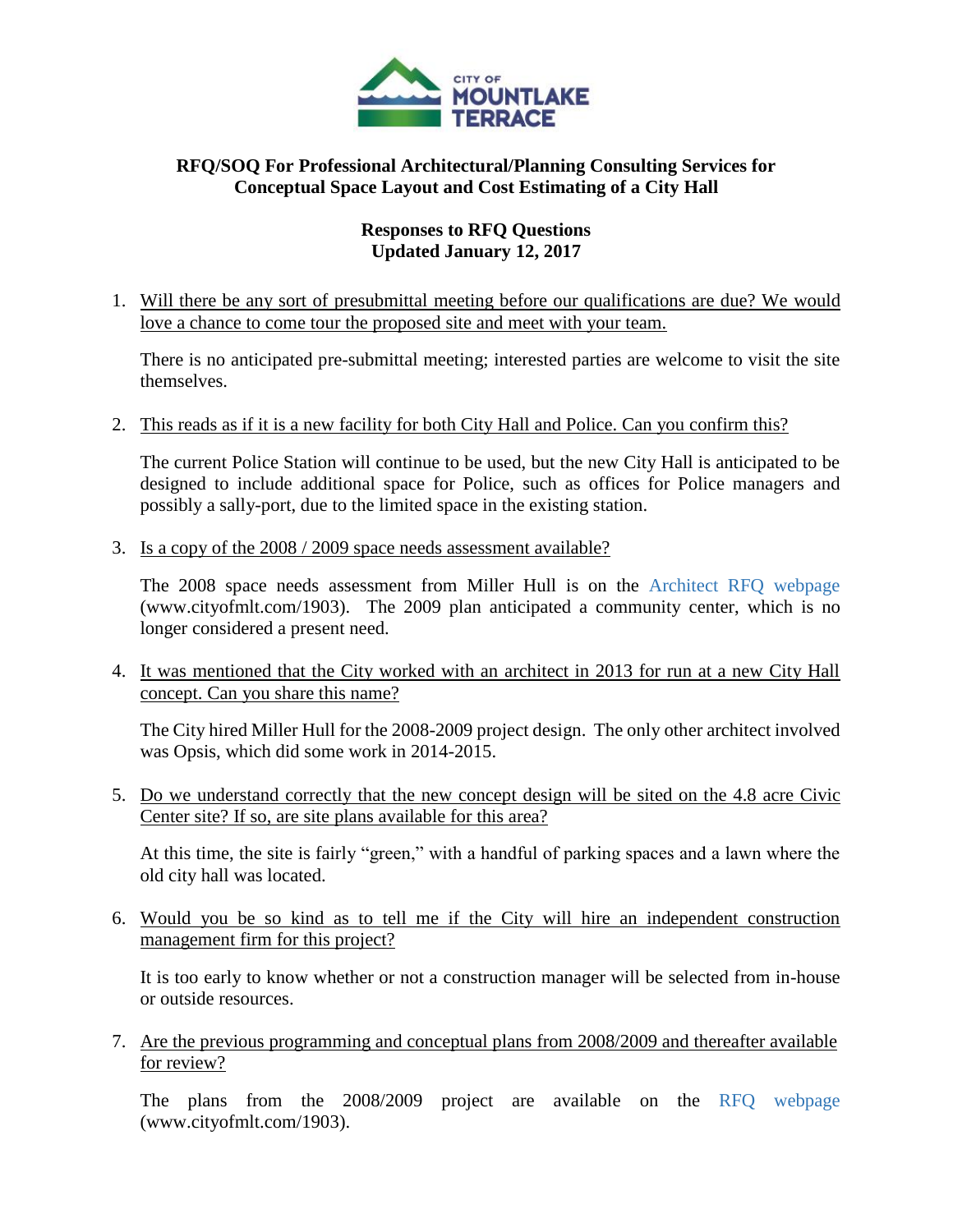8. Who did them and how were they received?

The plans were done by Miller Hull. The community advisory group and City Council supported the plans, and put them to a vote of the community three times.

9. What are the skill and experience levels of the persons on your City Hall Advisory Committee?

The Committee has a broad range of skill and experience, ranging from engineers and transit managers to construction estimators and public policy advisors. The members range in residency in Mountlake Terrace from a few years to a few decades.

10. What is your budget?

The budget has not been identified.

11. "Much of the space needs assessment and cost estimating was done in 2008/2009…" Is this document available for review to potential proposers now, ahead of our response to this RFQ?

The "Mountlake Terrace Civic Center Space Needs Assessment" document is available on the [RFQ webpage](http://www.cityofmlt.com/1903) [\(www.cityofmlt.com/1903\)](http://www.cityofmlt.com/1903/RFQ-For-ArchitecturalPlanning-Services).

12. If the City did not author the above report, who was the firm that authored it?

Miller Hull and its subcontractors.

13. Will that firm be precluded from responding to this solicitation?

No.

14. Will the firm selected for this study be given the opportunity to move directly into design of the new facility with a contract amendment? If not, will the firm authoring this study be precluded from submitting a proposal for the follow-on design work?

This has not been determined at this time.

15. Is a consultant fee budget required for this initial phase of the RFQ process? On page 6 of 13, Evaluation Criteria, (A.) Project Time & Budget, you indicate 15 point are assigned to 'Budget'. But the sub-bullets suggest you may be looking for a text response on how our firm creates/manages typical project budgets. It does not explicitly say you are looking for a fee budget for the Conceptual Space Layout and Cost Estimate services at this time. Please clarify.

The ability to stay within a project budget, as well as a range of costs for similar work done, is being considered. However, final costs of the service agreement with the city will be negotiated based on a finalized scope of services.

16. Will the City be looking for a preliminary traffic study 'memorandum' at this phase based on the anticipated space needs and development program?

No.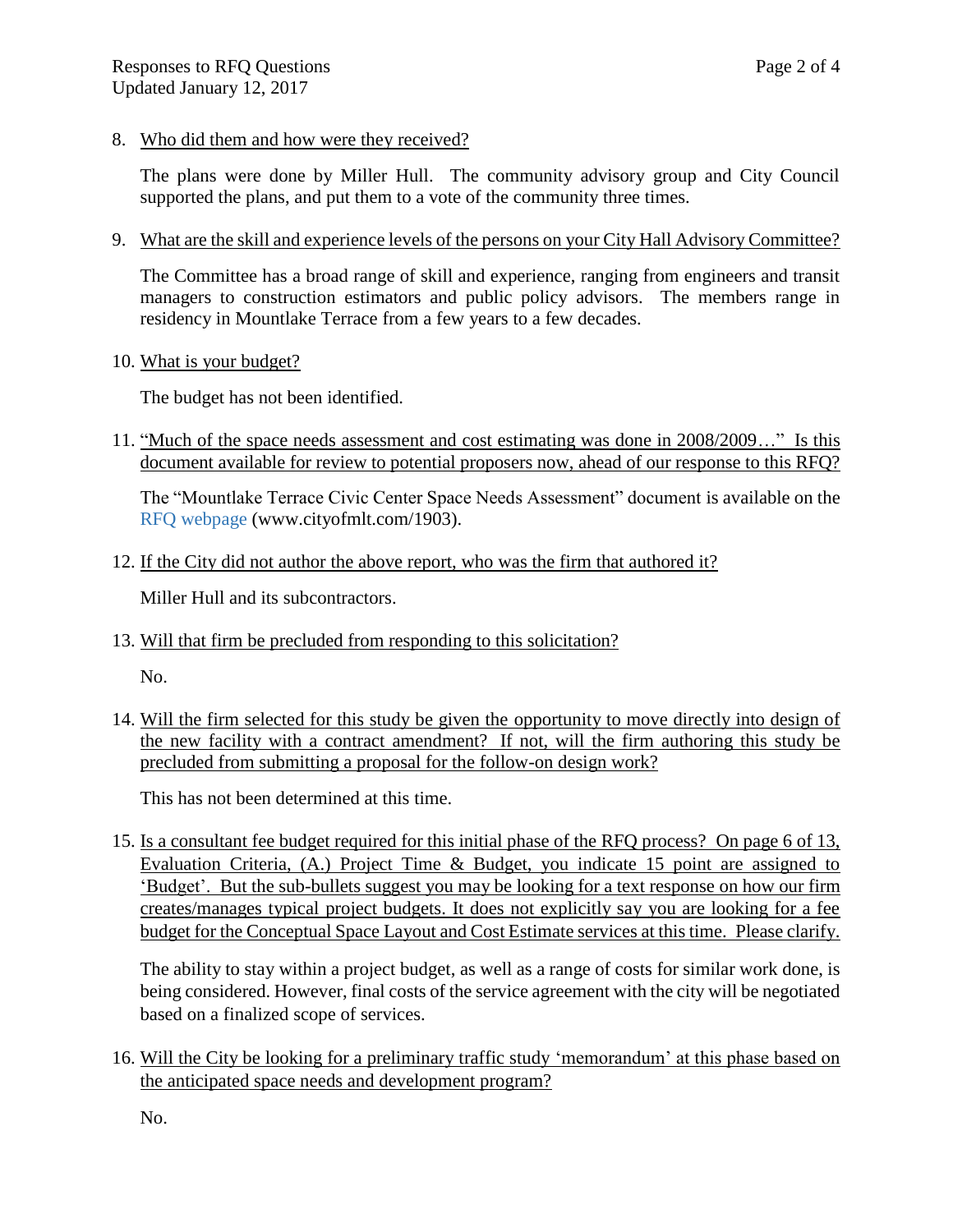17. Does the City anticipate a full public engagement program above and beyond working with the City Hall Advisory Committee for this next phase? Specifically, is it the desire of City staff to program in multiple community engagement events, such as interactive design workshops, community open house events and/or online survey's as a part of this next phase?

At this time the City Hall Advisory Committee has not yet discussed a number of public engagement meetings/open houses/workshops, but it should be anticipated that at least three public meetings will be needed.

18. Are resume's included in the page count?

The Statement of Qualifications shall be no more than fifteen (15) pages in length. The page count excludes the covers, a one or two page Letter of Interest, and section dividers, provided the text of the response is not printed upon them.

19. May I add a Table of Contents to help readers find information easily without being penalized on page count?

If it is a section divider.

20. Where can we review the original?

Unclear as to what this refers to.

21. Do you want resumes of the subconsultant teams?

Your choice, as long as it fits within the size parameters.

22. What economic Census reports are being used to determine population growth for the next 20+ years? (WA State, PRSC, ULI?)

A combination of State and PSRC numbers.

23. Where would we find the downtown plan goals as mentioned on page 3, Phase II, C.?

The 2009 document can be found here: <http://www.cityofmlt.com/DocumentCenter/View/750>

24. The last study done showed a \$40Million City Hall Plan. Is that what the City and population are expecting, or are they expecting the earlier \$25M cost?

The 2009 plan, which included a community center, was for \$37.5 million. This was followed by two ballot measures of \$25 million that also included a community center. The current City Hall Advisory Committee is focusing on a City Hall without a community center.

25. When are the Project Coordinating Committee meetings – and have they met yet?

The first meeting was held Wednesday, January 11. Future meetings will occur on Thursday evenings every one to two weeks. See the meeting schedule: [www.cityofmlt.com/1907.](http://www.cityofmlt.com/1907)